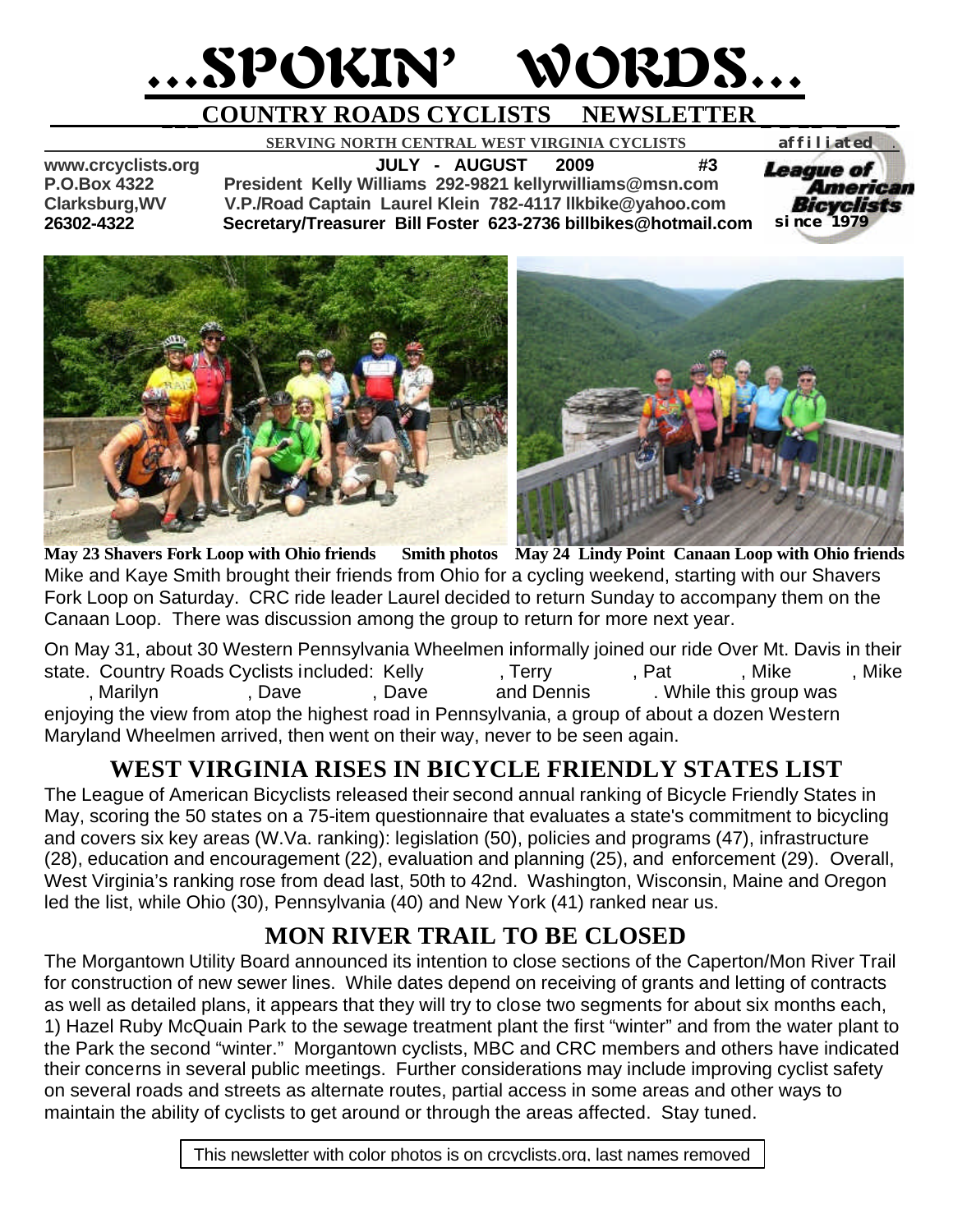It looked like rain, and then it rained. Only fourteen determined participants came for the May 3 ride which usually attracts about a hundred cyclists. The picnic buffet (chicken, burgers, hot dogs and salads) at the Synergy Chophouse was prepared for a hundred, the minimum insurance fee was for over 50 and many

of other expenses were likewise fixed with the expectation of at least that many, so the club lost several hundred dollars this year. (A detailed accounting, not yet finalized, will be available when completed.)

Meanwhile, the Monongalia Bicycle Club, which formerly sponsored the event, agreed to donate their entire treasury, saved from those earlier events, to the Country Roads Cyclists as Frank hoted in a letter dated June 19, 2009:

 Bill, Today, I put in the mail to you, a check made out to Country Roads Cyclists for \$555.06. This is from the Monongalia Bicycle Club. It is the total amount that was in the treasury. I hope that the CRC will use it to get more cyclists riding safely on the roads. Frank

This grand gift more than covers our losses, and in the spirit of Frank's hopes, member suggestions are invited (This is unofficial, as the officers have not met yet, though the check is in the bank, Thanks, MBC)

The honor roll of wetducks includes: CRC/MBCs Jack and John Bowders, Mark Bong, Don Frank Gmeindlerson, Dennis Gmeindl, Patti Snitzer, MBC friends Franch, Patti Snitzer, Andels Franch, MBC friends Franch, Charles Franch, Charles Franch, MBC friends Franch, MBC friends Franch, MBC friends Franch, MBC frien and Craig entity and PA guests Rick Drusechel, Robert Kerr and Charles Gregory Mills.

**OFFICERS MET** June 1 in Clarksburg for the usual reporting and planning session. Secretary Foster indicated a current membership of 111. Treasurer Foster indicated a balance of \$781.32 with several minor checks not yet written. A review of spring events and further plans were developed. (Most of these activities are included in this newsletter) Members are welcome to attend any officers' meeting. Contact any officer for the time and place of the next meeting.

**MEMBERSHIP** currently totals 117, including 39 from Harrison and 42 from Monongalia Counties.

**Welcome new members** including Ty and Janey from Morgantown and returning members Mike of<br>pi and Mary of Salem. Philippi and Mary

Condolences to Gene and Emil who recently lost their fathers **Laurel fords a Canaan Loop stream Smith photo**



#### an offer from the cheat mountain challenge

This is Kim Broughton from the West Virginia Cycling Foundation. which presents the Cheat Mountain Challenge fund raiser bicycle ride at Snowshoe Mountain this year on August 15<sup>th</sup>. We need a few more volunteers to help watch the last few hundred yards of the ride and keep the path clear of folks and cars. In exchange for helping, we give you 2 free nights of lodging at Snowshoe August 14th and 15th. All the money stays in West Virginia and is used towards promoting safe and enjoyable cycling. I'd be happy to answer questions. Contact kimberlyjoshi@gmail.com (Please let me know, too -Bill Foster)

**OTHER EVENTS** (see March April newsletter or contact any Club officer for listing of regional events) July 25 **J. Cecil Jarvis Memorial Triathlon** at Maple Lake (Bridgeport) swim 600 yards, bike 12 miles,

 run 3.1 miles. individual and relay teams (9:00 a.m.) www.iplayoutside.com Aug. 9 The MedExpress Spirit of Morgantown Triathon olympic, half & spring distances Aug.15 **Wild 100k/50k** mt. bike race at Slatyfork www.ertc.com (In May they said it was Aug.16 -check) Sept. 11-13 **Women's Weekend** clinic and riding at Slatyfork www.ertc.com (Sue Haywood is there) Oct. 10 **Seagull Century** Salisbury, MD www.seagullcentury.org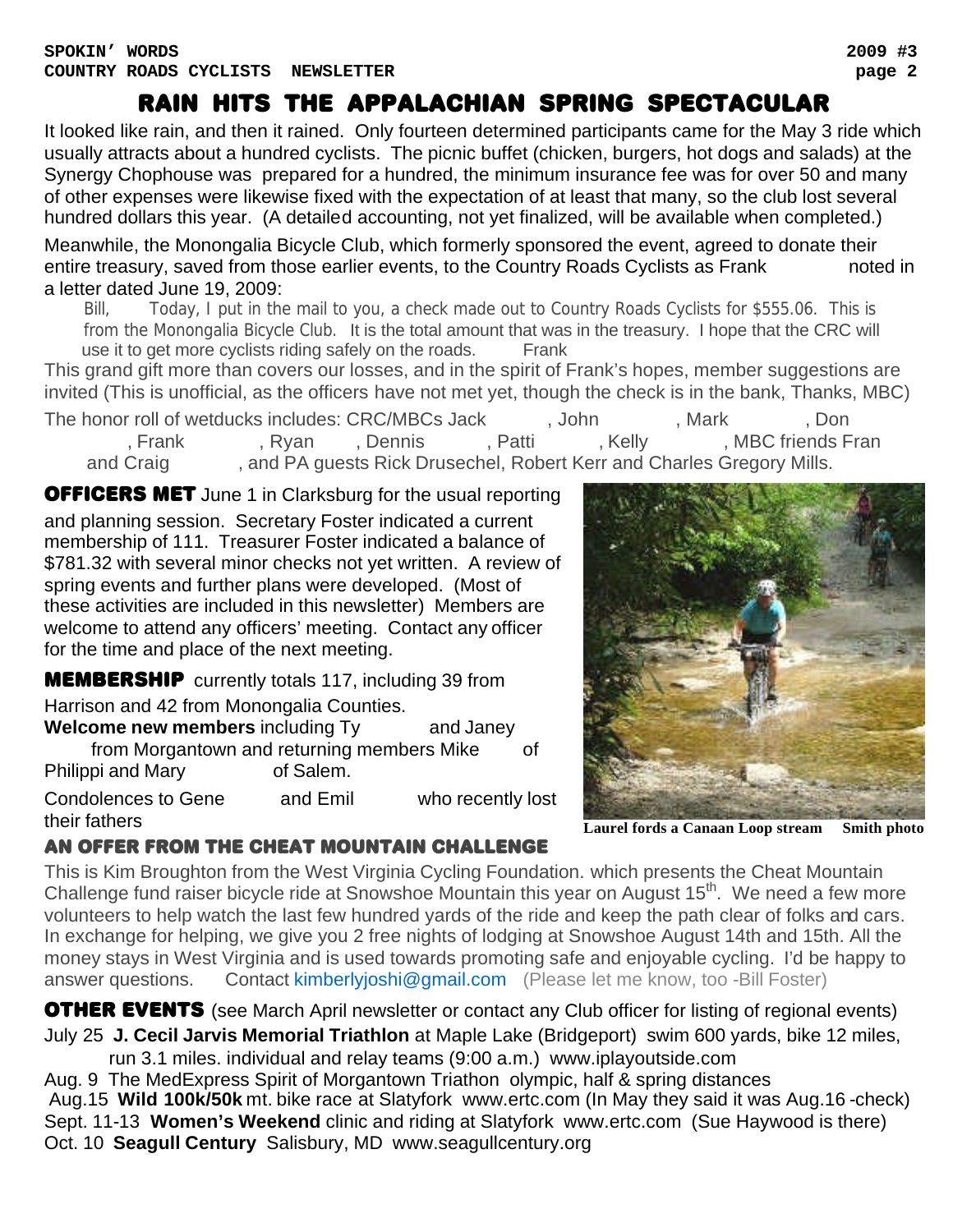#### **SPOKIN' WORDS 2009 #3 COUNTRY ROADS CYCLISTS NEWSLETTER page 3**

THE TOUR DE REVS 2009 came through our area on May 19 on their mission to fight world hunger by riding a triplet bamboo bike as reported in our last newsletter. Reverends Fred, David & Ron got away from Pittsburgh early that morning so they could also ride the Mon River Trail from Morgantown to Pricketts Fort near Fairmont before putting the bike back in their trailer to shuttle to the south Fairmont Wal-Mart in the afternoon where CRC members Mark Theorem And Foster, Donna Post and Beth and Lutheran friends Alex McGloughlin (Charleston), John Knoll and Brian Bennett (Morgantown) accompanied them on the ride through Bridgeport to Clarksburg, where Laurel Klein and a City police escort joined through downtown Clarksburg to St. Marks Lutheran Church where a picnic party was prepared. The Revs presented their bike and their mission to a crowd of almost 200 appreciative onlookers. They also did an encore for students at St. Mary's elementary school in the morning. On their blog is this report: Well – we finally hit fifty miles a day. Our goal was to be doing about 80 miles a day. But for the first many days, we were making so many stops, we didn't get much above 20 miles each day. It felt good to really pump the legs! We peddled through the busy streets of Pittsburgh, Pennsylvania, on to the quiet West Virginia bike trail between Morgantown and Fort Prickett, and we joined other bikers and traveled from Fairmont to St. Mark's Lutheran Church in Clarksburg. In Clarksburg we received a police escort. And what a beautiful sight we saw at St. Mark's. Over 150 people were gathered on the lawn and in the parking lot. Hot dogs were on the grill and watermelon was on the picnic tables. The Parish Pipers from the Shepherdstown Parish were making music and we had a grand old time. The TdR's made a report on our travels so far, different groups presented the TdR's with checks for Lutheran World Hunger, and we ended with a worship service. All in all, a wonderful day. by Ron 'the Slacker' Schlak



www.tourderevs.org



About a month after the Three Revs visited in Clarksburg, they stayed a night at former Country Roads Cyclists Marcia and Dennis Gross's Light on the Lake Bed and Breakfast in Northeast, Pennsylvania (noted in Sept.-Oct. '07 "Spokin' Words") It wasn't on their original schedule, but then neither was Clarksburg. "We knew the pastors from our days in the Morgantown Lutheran community, so we got in touch and diverted their route to our B&B for the night," notes Marcia Gross. "They rode with a group of eleven local cyclists about eleven miles to the local Lutheran Church for a presentation. We would have liked to have been able to ride with them on our recumbent tandem." Their B&B website, www.lightonthelake.com notes, "We are located near excellent flat roads for bicycling."

(I hate to waste the space, but I'm out of time. -Bill)